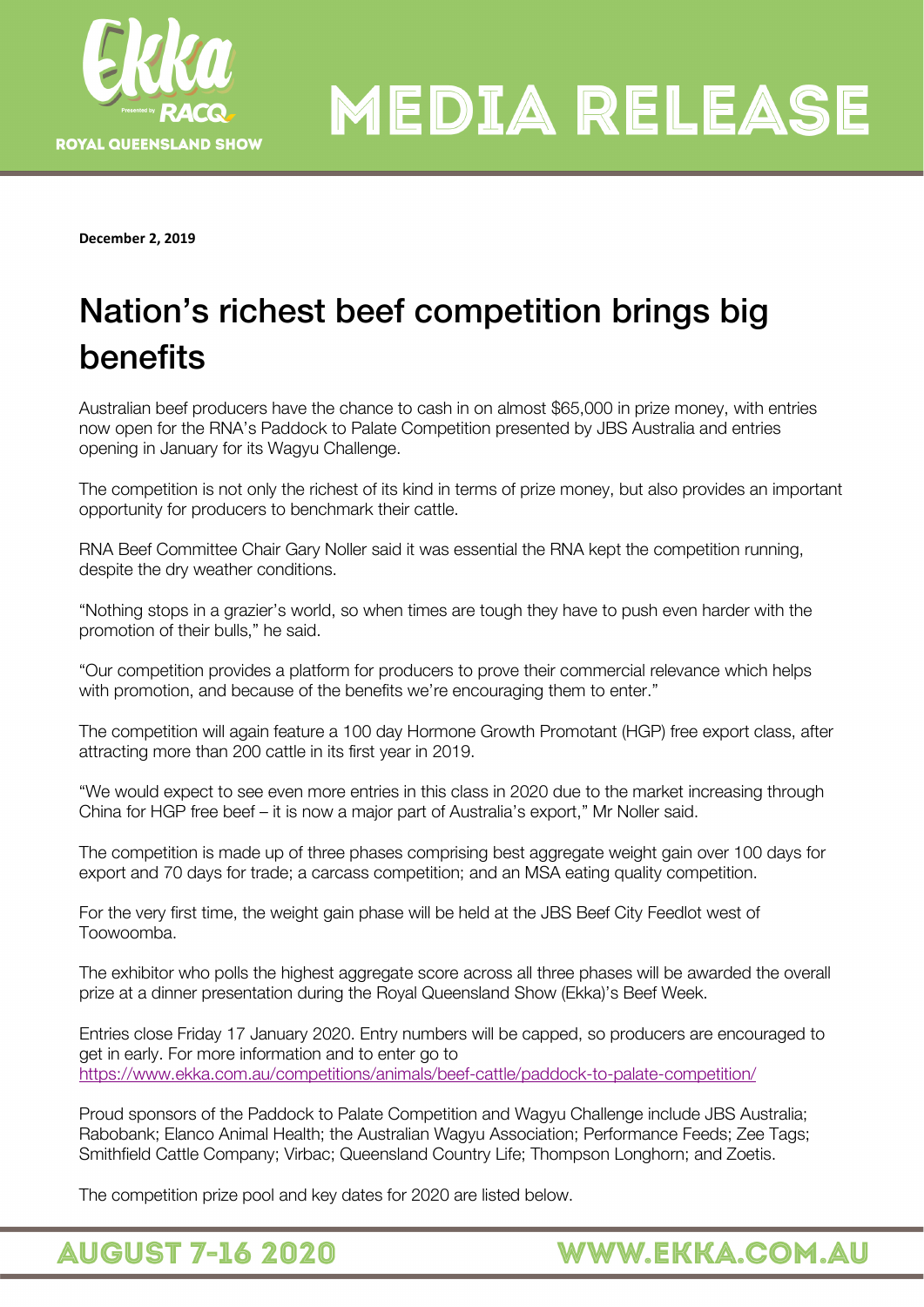

#### Class 37 100 days – prize pool:

| Sponsor/Section/Class                                                | Placing    | Prize   |
|----------------------------------------------------------------------|------------|---------|
| Sturrock Trophy JBS Australia Class 37 Overall Winner                | 1st        | \$3,000 |
|                                                                      | 2nd        | \$2,000 |
|                                                                      | 3rd        | \$1,500 |
|                                                                      | 4th        | \$1,000 |
|                                                                      | 5th        | \$750   |
| Class 37A Best Weight Gain for Pen of Six Grain-Fed Steers           | 1st        | \$1,200 |
|                                                                      | 2nd        | \$800   |
| supported by Rabobank                                                | <b>3rd</b> | \$400   |
| Class 37A Highest Individual Weight Gain supported by<br>Rabobank    | 1st        | \$750   |
| Class 37B Pen of 6 Carcass Competition supported by JBS<br>Australia | 1st        | \$1,200 |
|                                                                      | 2nd        | \$800   |
|                                                                      | 3rd        | \$400   |
| Class 37B Champion Carcass supported by JBS Australia                | Champ      | \$750   |
| Class 37B Reserve Champion Carcass supported by JBS<br>Australia     | Res Champ  | \$500   |
| Class 37C MSA Eating Quality                                         | 1st        | \$1,200 |
|                                                                      | 2nd        | \$800   |
|                                                                      | 3rd        | \$400   |
| Class 37C Highest Individual Index Score                             | 1st        | \$500   |

Class 37 export 100 days – key dates:

- Delivery of animals: Friday 6 March 2020
- Competition start day: Wednesday 11 March 2020
- Final weighing day: Friday 19 June 2020
- Field Day at Beef City and Jondaryan Woolshed: Tuesday 23 June 2020
- Announcement of overall winners at the Ekka: Wednesday 5 August 2020

#### Class 38 trade 70 days – prize pool:

| Sponsor/Section/Class                                                                           | Placing         | Prize   |
|-------------------------------------------------------------------------------------------------|-----------------|---------|
| Ken Crotty Trophy JBS Australia Class 38 Overall Winner                                         | 1st             | \$3,000 |
|                                                                                                 | 2 <sub>nd</sub> | \$2,000 |
|                                                                                                 | 3rd             | \$1,500 |
|                                                                                                 | 4th             | \$1,000 |
|                                                                                                 | 5th             | \$750   |
| Class 38A Best Weight Gain for Pen of Six Grain-Fed Steers<br>supported by Elanco Animal Health | 1st             | \$1,200 |
|                                                                                                 | 2nd             | \$800   |
|                                                                                                 | 3rd             | \$400   |
| Class 38A Highest Individual Weight Gain supported by Elanco<br>Animal Health                   | 1st             | \$750   |
| Class 38B Pen of 6 Carcass Competition                                                          | 1st             | \$1,200 |
|                                                                                                 | 2 <sub>nd</sub> | \$800   |

### **AUGUST 7-16 2020**

WWW.EKKA.COM.AU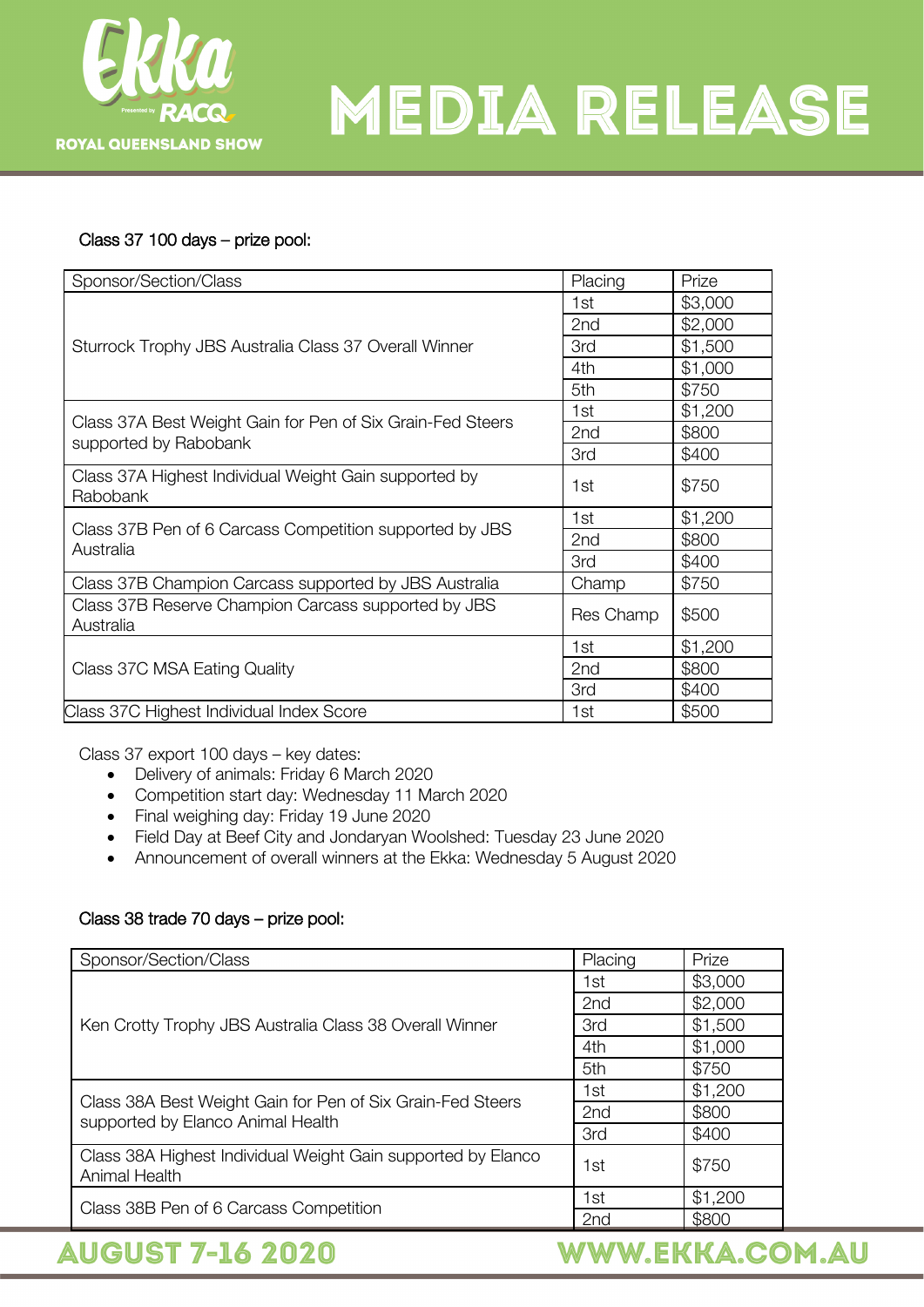

|                                          | 3rd        | \$400   |
|------------------------------------------|------------|---------|
| Class 38 Champion Carcass                | Champ      | \$750   |
| Class 38 Reserve Champion Carcass        | Res Champ  | \$500   |
| Class 38C MSA Eating Quality             | 1st        | \$1,200 |
|                                          | 2nd        | \$800   |
|                                          | <b>3rd</b> | \$400   |
| Class 38C Highest Individual Index Score | 1st        | \$500   |

Class 38 trade 70 days – key dates:

- Delivery of animals: Friday 3 April 2020
- Competition start day: Tuesday 7 April 2020
- Final weighing day: Thursday 18 June 2020
- Field Day at Beef City and Jondaryan Woolshed: Tuesday 23 June 2020
- Announcement of overall winners at the Ekka: Wednesday 5 August 2020

#### Class 40 HGP free export 100 days – prize pool:

| Sponsor/Section/Class                                      | Placing         | Prize   |
|------------------------------------------------------------|-----------------|---------|
| Class 40 Overall Winner supported by Rabobank              | 1st             | \$3,000 |
|                                                            | 2nd             | \$2,000 |
|                                                            | <b>3rd</b>      | \$1,500 |
|                                                            | 4th             | \$1,000 |
|                                                            | 5th             | \$750   |
| Class 40A Best Weight Gain for Pen of Six Grain-Fed Steers | 1st             | \$1,200 |
|                                                            | 2 <sub>nd</sub> | \$800   |
|                                                            | 3rd             | \$400   |
| Class 40A Highest Individual Weight Gain                   | 1st             | \$750   |
| Class 40B Pen of 6 Carcass Competition                     | 1st             | \$1,200 |
|                                                            | 2nd             | \$800   |
|                                                            | 3rd             | \$400   |
| Class 40 Champion Carcass                                  | Champ           | \$750   |
| Class 40 Reserve Champion Carcass                          | Res Champ       | \$500   |
| Class 40C MSA Eating Quality                               | 1st             | \$1,200 |
|                                                            | 2 <sub>nd</sub> | \$800   |
|                                                            | 3rd             | \$400   |
| Class 40C Highest Individual Index Score                   | 1st             | \$500   |

Class 40 HGP free export 100 days – key dates:

- Delivery of animals: Friday 6 March 2020
- Competition start day: Tuesday 10 March 2020
- Final weighing day: Friday 19 June 2020
- Field Day at Beef City and Jondaryan Woolshed: Tuesday 23 June 2020
- Announcement of overall winners at the Ekka: Wednesday 5 August 2020

### **AUGUST 7-16 2020**

### WWW.EKKA.COM.AU